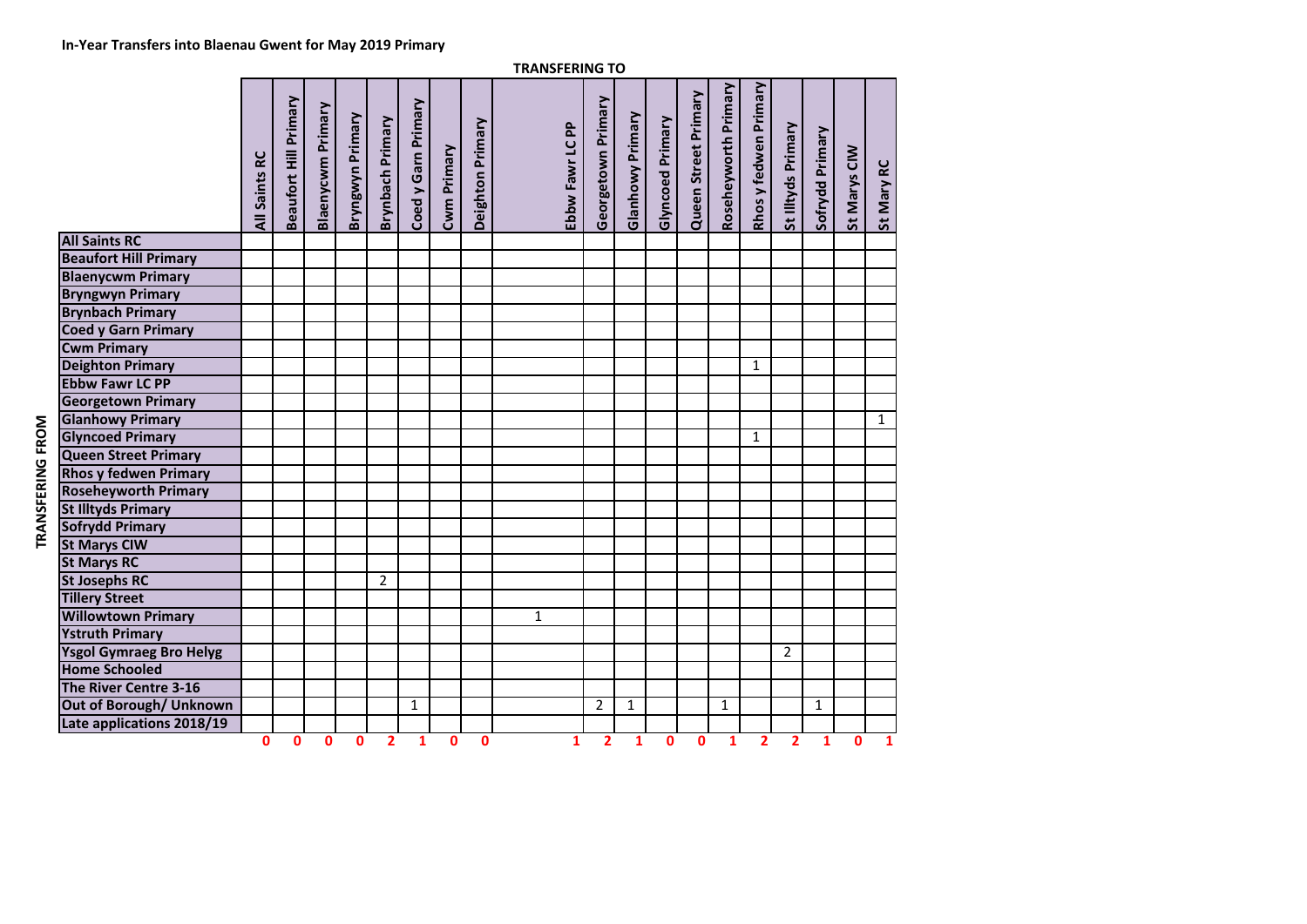## **Analysis Reasons for Primary In-Year Transfers May 2019**

| <b>All Saints RC</b>           |                              |                     |              |                       |                   |                              |                 |                         |   |                 |                     |                             |            |                                 |              |                       | 0                       |
|--------------------------------|------------------------------|---------------------|--------------|-----------------------|-------------------|------------------------------|-----------------|-------------------------|---|-----------------|---------------------|-----------------------------|------------|---------------------------------|--------------|-----------------------|-------------------------|
| <b>Beaufort Hill Primary</b>   |                              |                     |              |                       |                   |                              |                 |                         |   |                 |                     |                             |            |                                 |              |                       | $\overline{\mathbf{0}}$ |
| <b>Blaenycwm Primary</b>       |                              |                     |              |                       |                   |                              |                 |                         |   |                 |                     |                             |            |                                 |              |                       | $\mathbf{0}$            |
| <b>Bryngwyn Primary</b>        |                              |                     |              |                       |                   |                              |                 |                         |   |                 |                     |                             |            |                                 |              |                       | $\mathbf 0$             |
| <b>Brynbach Primary</b>        |                              |                     |              |                       |                   |                              |                 |                         |   |                 |                     |                             |            |                                 |              |                       | $\mathbf{0}$            |
| <b>Coed y Garn Primary</b>     |                              |                     |              |                       |                   |                              |                 |                         |   |                 |                     |                             |            |                                 |              |                       | $\mathbf 0$             |
| <b>Cwm Primary</b>             |                              |                     |              |                       |                   |                              |                 |                         |   |                 |                     |                             |            |                                 |              |                       | $\mathbf 0$             |
| <b>Deighton Primary</b>        |                              |                     | $\mathbf{1}$ |                       |                   |                              |                 |                         |   |                 |                     |                             |            |                                 |              |                       | $\mathbf{1}$            |
| <b>Ebbw Fawr LC PP</b>         |                              |                     |              |                       |                   |                              |                 |                         |   |                 |                     |                             |            |                                 |              |                       | $\mathbf{0}$            |
| <b>Georgetown Primary</b>      |                              |                     |              |                       |                   |                              |                 |                         |   |                 |                     |                             |            |                                 |              |                       | $\mathbf 0$             |
| <b>Glanhowy Primary</b>        |                              |                     | $\mathbf{1}$ |                       |                   |                              |                 |                         |   |                 |                     |                             |            |                                 |              |                       | $\mathbf{1}$            |
| <b>Glyncoed Primary</b>        |                              |                     |              |                       |                   |                              |                 |                         |   |                 |                     |                             |            |                                 | $\mathbf 1$  |                       | $\mathbf{1}$            |
| <b>Queen Street Primary</b>    |                              |                     |              |                       |                   |                              |                 |                         |   |                 |                     |                             |            |                                 |              |                       | $\mathbf{0}$            |
| <b>Rhosyfedwen Primary</b>     |                              |                     |              |                       |                   |                              |                 |                         |   |                 |                     |                             |            |                                 |              |                       | $\mathbf 0$             |
| <b>Roseheyworth Primary</b>    |                              |                     |              |                       |                   |                              |                 |                         |   |                 |                     |                             |            |                                 |              |                       | $\mathbf{0}$            |
| <b>St Illtyds Primary</b>      |                              |                     |              |                       |                   |                              |                 |                         |   |                 |                     |                             |            |                                 |              |                       | $\mathbf{0}$            |
| <b>Sofrydd Primary</b>         |                              |                     |              |                       |                   |                              |                 |                         |   |                 |                     |                             |            |                                 |              |                       | $\mathbf 0$             |
| <b>St Marys CIW</b>            |                              |                     |              |                       |                   |                              |                 |                         |   |                 |                     |                             |            |                                 |              |                       | $\mathbf{0}$            |
| <b>St Marys RC</b>             |                              |                     |              |                       |                   |                              |                 |                         |   |                 |                     |                             |            |                                 |              |                       | $\mathbf 0$             |
| <b>St Josephs RC</b>           |                              |                     |              |                       |                   |                              |                 |                         |   |                 | $\overline{2}$      |                             |            |                                 |              |                       | $\overline{2}$          |
| <b>Tillery Street</b>          |                              |                     |              |                       |                   |                              |                 |                         |   |                 |                     |                             |            |                                 |              |                       | $\mathbf 0$             |
| <b>Willowtown Primary</b>      |                              |                     |              |                       |                   | $1\,$                        |                 |                         |   |                 |                     |                             |            |                                 |              |                       | $\mathbf{1}$            |
| <b>Ystruth Primary</b>         |                              |                     |              |                       |                   |                              |                 |                         |   |                 |                     |                             |            |                                 |              |                       | $\mathbf 0$             |
| <b>Ysgol Gymraeg Bro Helyg</b> |                              |                     |              |                       |                   |                              |                 |                         |   |                 |                     | $\overline{2}$              |            |                                 |              |                       | $\overline{2}$          |
| <b>Home Schooled</b>           |                              |                     |              |                       |                   |                              |                 |                         |   |                 |                     |                             |            |                                 |              |                       | $\mathbf{0}$            |
| The River Centre 3-16          |                              |                     |              |                       |                   |                              |                 |                         |   |                 |                     |                             |            |                                 |              |                       | $\mathbf 0$             |
| Out of Borough/ Unknown        |                              |                     | 4            | $\overline{2}$        |                   |                              |                 |                         |   |                 |                     |                             |            | $\mathbf{1}$                    |              |                       | $\overline{7}$          |
| Late applications 2018/19      |                              |                     |              |                       |                   |                              |                 |                         |   |                 |                     |                             |            |                                 |              |                       | $\mathbf{0}$            |
|                                | <b>Vo Reason</b><br>Provided | application<br>Late | Moving       | Moving from<br>abroad | <b>Travellers</b> | Transport<br><b>Distance</b> | <b>Language</b> | ã<br>unsettled<br>Pupil | ع | <b>Bullying</b> | Personal<br>Reasons | ssues with<br><b>School</b> | <b>ALN</b> | <b>Domestic</b><br><b>Abuse</b> | Social Group | Behaviour<br>problems | 15                      |
|                                | 0                            | $\mathbf{0}$        | 6            | $\overline{2}$        | $\mathbf{0}$      | $\mathbf{1}$                 | 0               | 0                       | 0 | $\mathbf{0}$    | $\overline{2}$      | $\overline{2}$              | 0          | $\mathbf{1}$                    | $\mathbf{1}$ | $\mathbf{0}$          |                         |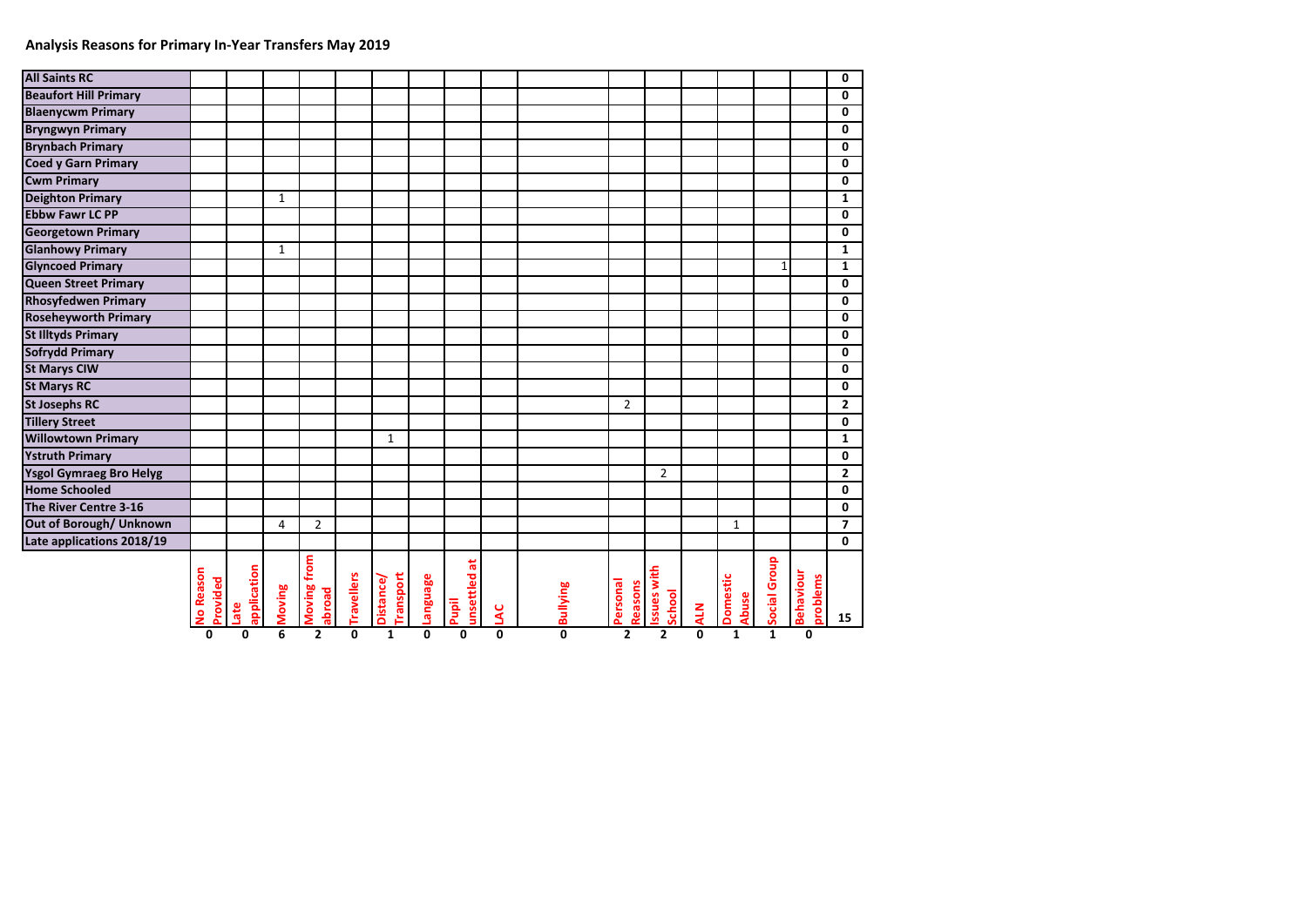|                                  | <b>TRANSFERING TO</b>     |                     |                          |                                  |               |                        |    |  |  |  |  |  |
|----------------------------------|---------------------------|---------------------|--------------------------|----------------------------------|---------------|------------------------|----|--|--|--|--|--|
|                                  | Abertillery Comprehensive | Brynmawr Foundation | \$<br>Ebbw Fawr LC       | Comprehensive<br><b>Tredegar</b> | Home Schooled | Out of Borough/Unknown |    |  |  |  |  |  |
| <b>Abertillery Comprehensive</b> |                           |                     |                          |                                  |               |                        | Ω  |  |  |  |  |  |
| <b>Brynmawr Foundation</b>       |                           |                     |                          |                                  |               |                        | 0  |  |  |  |  |  |
| <b>Ebbw Fawr LC SP</b>           |                           | 1                   |                          |                                  |               |                        |    |  |  |  |  |  |
| <b>Tredegar Comprehensive</b>    |                           |                     |                          |                                  |               |                        | 0  |  |  |  |  |  |
| <b>Home Schooled</b>             |                           |                     |                          | $\overline{2}$                   |               |                        | 2  |  |  |  |  |  |
| The River Centre 3-16            |                           |                     |                          |                                  |               |                        | ŋ  |  |  |  |  |  |
| Out of Borough/ Unknown          | 1                         |                     | $\overline{\mathcal{L}}$ | 4                                |               |                        | 7  |  |  |  |  |  |
| Late applications 2018/19        |                           |                     |                          |                                  |               |                        | 0  |  |  |  |  |  |
|                                  | 1                         | 1                   | $\overline{2}$           | 6                                | $\mathbf 0$   | 0                      | 10 |  |  |  |  |  |